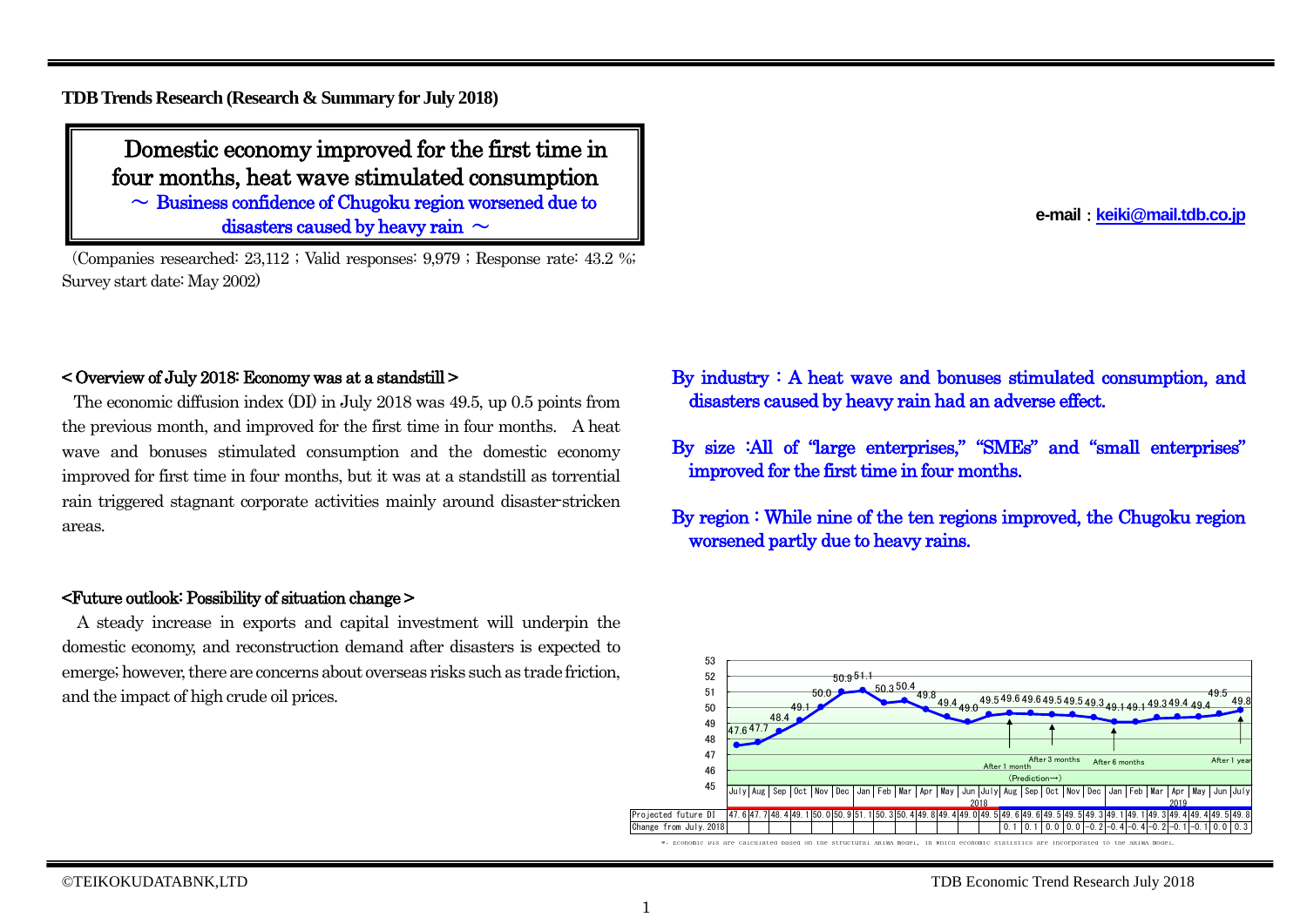| Economic Diffusion Index (Economic DI)1/2 |  |
|-------------------------------------------|--|
|-------------------------------------------|--|

|                             |  |  |  |  |                                                                               |  | Jul-17 Aug 17 Sep-17 Oct-17 Nov-17 Dec-17 Jan-18 Feb-18 Mar-18 Apr-18 May-18 Jun-18 Jul-18 | Ratio to the<br>PrFDious<br>Month |
|-----------------------------|--|--|--|--|-------------------------------------------------------------------------------|--|--------------------------------------------------------------------------------------------|-----------------------------------|
| Total                       |  |  |  |  |                                                                               |  | 47, 6 47, 7 48, 4 49, 1 50, 0 50, 9 51, 1 50, 3 50, 4 49, 8 49, 4 49, 0 49, 5              | 0.5                               |
| Large Firms                 |  |  |  |  |                                                                               |  | 50, 3 50, 5 51, 3 51, 6 52, 1 53, 0 53, 2 52, 2 52, 5 52, 2 51, 6 51, 3 51, 8              | 0.5                               |
| Small to Medium-sized Firms |  |  |  |  |                                                                               |  | 46.8 47.0 47.7 48.5 49.4 50.4 50.5 49.8 49.9 49.3 48.8 48.5 48.9                           | 0.4                               |
| Micro Firms                 |  |  |  |  | 45. 6 45. 7 46. 7 47. 6 48. 7 49. 8 49. 6 49. 0 49. 2 48. 1 48. 1 47. 6 48. 1 |  |                                                                                            | 0.5                               |

|                                  |                                                                            |      |      |      |                          |      |           | Jul-17 Aug-17 Sep-17 Oct-17 Nov-17 Dec-17 Jan-18 Feb-18 Mar-18 Apr-18 May-18 Jun-18 Jul-18 |           |           |             |                       |      |      | Ratio to the<br>PrFDious<br>Month |
|----------------------------------|----------------------------------------------------------------------------|------|------|------|--------------------------|------|-----------|--------------------------------------------------------------------------------------------|-----------|-----------|-------------|-----------------------|------|------|-----------------------------------|
| Agriculture, Forestry, Fisheries |                                                                            | 44.9 | 44.5 | 45.6 | 47.5 46.7                |      | 49.2      | 47.1                                                                                       | 45.5      | 44.4      | 43.5        | 44.2                  | 43.3 | 43.4 | 0.1                               |
| Finance                          |                                                                            | 47.2 | 46.8 | 48.0 | 47.9                     | 49.0 | 48.9      | 49.6                                                                                       | 48.0      | 50.3      | 49.4        | 47.8                  | 47.2 | 49.5 | 2.3                               |
| Construction                     |                                                                            | 50.4 | 50.7 | 51.7 | 52.7                     | 53.7 | 54.2 54.0 |                                                                                            | 53.4      | 52.9      | 51.4        | 51.8 51.9             |      | 52.8 | 0.9                               |
| Real Estate                      |                                                                            | 49.6 | 49.3 | 49.9 | 50.9                     | 50.3 | 51.3      | 52.3                                                                                       | 52.1      | 53.1      | 50.9        | 51.0                  | 51.1 | 50.5 | $\triangle$ 0.6                   |
|                                  | Food, BEWerages, Livestock Feed                                            | 43.5 | 42.9 | 43.0 | 42.8                     | 42.9 | 44.8      | 44.0                                                                                       | 43.2      | 41.9      | 42.9        | 43.4                  | 43.2 | 43.1 | $\blacktriangle$ 0.1              |
|                                  | Textile, Textile Products, Clothing                                        | 37.9 | 38.4 | 37.7 | 38.6                     | 39.6 | 42.0      | 39.1                                                                                       | 41.3      | 42.4      | 42.4        | 42.7                  | 42.8 | 42.1 | $\triangle$ 0.7                   |
|                                  | Construction Materials, Furniture,<br>Ceramics, Stone and Clay Products    | 45.3 | 45.9 | 45.6 | 47.0 46.8                |      | 48.0 46.8 |                                                                                            | 46.2      | 46.3      | $45.7$ 45.8 |                       | 45.9 | 46.6 | 0.7                               |
|                                  | Pulp, Paper and Paper Products                                             | 43.8 | 41.9 | 44.4 | 46.6                     | 45.6 | 48.7      | 46.6                                                                                       | 44.1      | 45.8      | 46.3        | 43.1                  | 45.2 | 44.5 | $\triangle$ 0.7                   |
|                                  | Publishing, Printing                                                       | 34.2 | 34.6 | 36.4 | 35.7                     | 35.4 | 35.8      | 36.4                                                                                       | 37.4      | 37.1      | 36.2        | 36.3                  | 33.7 | 35.0 | 1.3                               |
| Manufacturing                    | Chemical                                                                   | 51.4 | 50.5 | 51.8 | 52.5                     | 53.3 | 54.1      | 53.9                                                                                       | 53.2      | 53.8      | 52.3        | 51.8                  | 51.6 | 52.2 | 0.6                               |
|                                  | Steel, Nonferrous Metals, Mining                                           | 51.1 | 51.6 | 53.0 | 54.3                     | 56.6 | 56.3      | 57.6                                                                                       | 55.6      | 55.6      | 53.7        | 53.5                  | 53.3 | 54.1 | 0.8                               |
|                                  | General Machinery                                                          | 56.5 | 56.2 | 57.2 | 59.3                     | 59.3 | 60.8      | 62.4                                                                                       | 62.0      | 61.2      | 60.9        | 60.6                  | 60.3 | 60.7 | 0.4                               |
|                                  | <b>Electrical Machinery</b>                                                | 50.3 | 51.5 | 52.2 | 53.7                     | 54.5 | 55.7      | 56.9                                                                                       | 56.5      | 54.8      | 54.9        | 53.4                  | 53.4 | 52.8 | $\blacktriangle$ 0.6              |
|                                  | Transportation Machinery, Equipment                                        | 52.2 | 54.7 | 54.8 | 54.2                     | 58.6 | 56.9      | 57.9                                                                                       | 56.6      | 59.8      | 57.6        | 58.4                  | 57.3 | 56.6 | $\blacktriangle$ 0.7              |
|                                  | Precision Machinery,<br>Medical Instruments and Equipment                  | 50.4 |      |      | 51.8 51.5 53.2 55.1 54.7 |      |           | 57.4                                                                                       | 56.2 54.8 |           | $57.5$ 56.6 |                       | 57.2 | 55.1 | $\blacktriangle$ 2.1              |
|                                  | Other                                                                      | 40.3 | 39.7 | 41.6 | 39.6                     | 40.9 | 42.6      | 43.4                                                                                       | 43.1      | 43.8      | 43.2        | 44.3                  | 42.5 | 41.5 | $\blacktriangle$ 1.0              |
|                                  | Total                                                                      | 48.5 | 48.6 | 49.4 | 50.3                     | 51.2 | 52.1      | 52.6                                                                                       | 51.9      | 51.6      | 51.0        | 50.8                  | 50.4 | 50.6 | 0.2                               |
|                                  | Food, BEWerages                                                            | 42.2 | 41.3 | 41.6 | 41.1                     | 42.4 | 43.5      | 42.9                                                                                       | 42.1      | 43.0      | 42.9        | 42.8                  | 42.4 | 40.9 | $\blacktriangle$ 1.5              |
|                                  | Textile, Textile Products, Clothing                                        | 34.3 | 34.2 | 35.3 | 35.4                     | 36.1 | 37.4      | 37.2                                                                                       | 35.5      | 37.2      | 37.2        | 36.8                  | 37.3 | 35.9 | $\blacktriangle$ 1.4              |
|                                  | Construction Materials,<br>Furniture, Ceramics,<br>Stone and Clay Products | 43.0 | 43.8 | 44.0 |                          |      |           | 44. 2 45. 1 46. 7 46. 2 44. 9 44. 7                                                        |           |           |             | 45.0 43.3 44.4 44.8   |      |      | 0.4                               |
| Wholesale                        | Paper Products, Stationery, Books                                          | 37.4 | 35.7 | 38.8 | 38.4                     |      |           | 38.9 38.4 37.6 34.9                                                                        |           | 36.8      |             | $38.0$ 37.5 36.2      |      | 35.4 | $\triangle$ 0.8                   |
|                                  | Chemical                                                                   | 46.5 | 47.2 | 47.5 | 48.1                     | 48.6 | 50.7      | 49.7                                                                                       | 49.0      | 49.1      | 49.1        | 49.1                  | 46.8 | 48.9 | 2.1                               |
|                                  | Recycled Resources                                                         | 49.5 | 55.4 | 52.4 | 51.6                     | 57.8 | 58.3      | 56.2                                                                                       | 51.0      | 51.9      | 49.5        | 46.6                  | 50.6 | 48.2 | $\triangle$ 2.4                   |
|                                  | Steel, Nonferrous Metals,<br>Mining Products                               | 45.1 | 45.6 |      |                          |      |           | 46.2 49.5 50.5 52.3 53.1 51.9 50.8                                                         |           |           |             | $49.7$ 48.2 47.8 48.0 |      |      | 0.2                               |
|                                  | Machinery, Equipment                                                       | 48.0 | 48.2 | 48.5 | 49.3                     | 50.9 | 52.1      | 52.3 51.4                                                                                  |           | 51.8 51.1 |             | 50.6                  | 50.0 | 50.9 | 0.9                               |
|                                  | Other                                                                      | 42.1 | 41.3 | 42.0 | 42.0                     | 42.7 | 43.7      | 43.9                                                                                       | 42.8      | 43.8      | 45.4        | 43.4                  | 43.3 | 43.2 | $\blacktriangle$ 0.1              |
|                                  | Total                                                                      | 44.2 |      |      |                          |      |           | 44. 3 44. 8 45. 5 46. 5 47. 9 47. 8 46. 6 47. 1 47. 0 46. 1                                |           |           |             |                       | 45.7 | 45.9 | 0.2                               |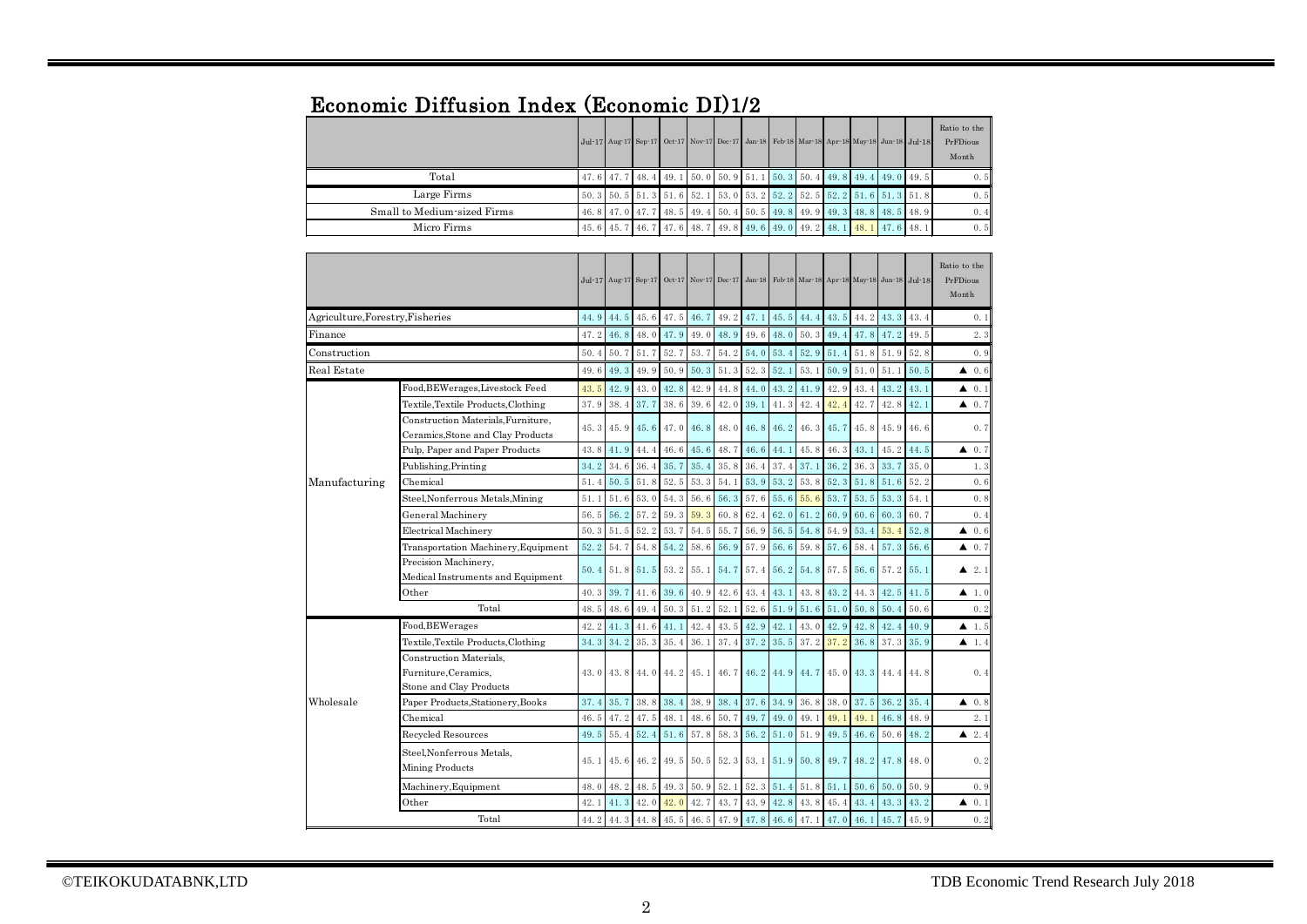|                             |                                                                         | $Jul-17$ | Aug-17 | $Sep-17$ | $Oct-17$                                  | Nov-17 | $Dec-17$ | $Jan-18$ | Feb $18$ | $Mar-18$ | Apr 18 | May 18                                           | $Jun-18$ | $Jul-18$ | Ratio to the<br>PrFDious<br>Month |
|-----------------------------|-------------------------------------------------------------------------|----------|--------|----------|-------------------------------------------|--------|----------|----------|----------|----------|--------|--------------------------------------------------|----------|----------|-----------------------------------|
|                             | Food, BEWerages                                                         | 41.1     | 44.3   | 44.4     | 42.1                                      | 45.2   | 45.3     | 44.1     | 45.6     | 46.1     | 47.4   | 45.7                                             | 45.2     | 44.5     | 0.7<br>▲                          |
|                             | Textile, Textile Products, Clothing                                     | 34.6     | 35.1   | 34.4     | 37.5                                      | 32.7   | 35.6     | 41.0     | 38.2     | 37.3     | 38.9   | 36.7                                             | 32.1     | 34.6     | 2.5                               |
|                             | Drugs, Sundries                                                         | 43.8     | 46.8   | 44.2     | 44.9                                      | 46.2   | 44.4     | 46.4     | 45.7     | 47.2     | 44.9   | 47.1                                             | 42.9     | 41.0     | 1.9<br>▲                          |
|                             | Furniture                                                               | 39.6     | 37.5   | 41.7     | 40.9                                      | 45.0   | 40.7     | 43.9     | 35.2     | 35.0     | 36.7   | 35.2                                             | 38.3     | 38.3     | 0.0                               |
| Retail                      | Electrical Household Appliances,<br>Information Machinery and Equipment | 41.7     | 44.6   | 40.2     | 43.9                                      | 43.9   | 47.7     | 41.9     | 40.4     | 45.7     | 46.5   | 40.2                                             | 41.9     | 45.5     | 3.6                               |
|                             | Motor Vehicles, Motor Vehicle Parts                                     | 44.4     | 45.5   | 46.2     | 45.3                                      | 45.6   | 44.2     | 49.2     | 47.8     | 48.3     | 48.2   | 43.5                                             | 42.9     | 45.0     | 2.1                               |
|                             | Special Merchandise                                                     | 39.7     | 39.8   | 39.7     | 39.6                                      | 38.8   | 41.5     | 41.9     | 42.5     | 42.9     | 41.0   | 39.7                                             | 39.7     | 40.7     | 1.0                               |
|                             | Various Merchandise                                                     | 46.5     | 45.8   | 45.7     | 46.3                                      | 45.7   | 46.4     | 46.9     | 46.0     | 47.5     | 49.6   | 44.1                                             | 44.2     | 48.2     | 4.0                               |
|                             | Other                                                                   | 38.9     | 44.4   | 46.7     | 46.7                                      | 43.3   | 50.0     | 50.0     | 43.3     | 41.7     | 36.1   | 41.7                                             | 33.3     | 36.1     | 2.8                               |
|                             | Total                                                                   | 41.5     | 42.7   | 42.2     | 42.4                                      | 42.4   | 43.4     | 44.3     | 43.8     | 44.8     | 44.6   | 42.0                                             | 41.3     | 42.7     | 1.4                               |
| Transportation, Warehousing |                                                                         | 47.7     | 48.4   | 49.0     | 49.9                                      | 50.7   | 52.5     | 50.7     | 49.6     | 50.5     | 50.0   | 49.3                                             | 48.7     | 50.3     | 1.6                               |
|                             | Restaurants                                                             | 43.9     | 41.9   | 45.2     | 45.1                                      | 42.9   | 44.9     | 45.2     | 43.6     | 44.2     | 44.7   | 45.0                                             | 42.5     | 42.7     | 0.2                               |
|                             | Postal,Telecommunications                                               | 55.6     | 54.2   | 59.1     | 54.5                                      | 57.7   | 56.4     | 56.1     | 59.1     | 57.7     | 56.9   | 50.0                                             | 54.5     | 55.6     | 1.1                               |
|                             | Electricity, Gas, Water, Heat                                           | 52.4     | 52.8   | 57.1     | 58.3                                      | 59.5   | 54.2     | 60.4     | 58.3     | 61.1     | 54.2   | 56.3                                             | 57.4     | 56.3     | 1.1<br>▲                          |
|                             | Leasing, Rentals                                                        | 50.6     | 49.7   | 52.0     | 54.2                                      | 54.9   | 55.9     | 56.9     | 56.0     | 56.0     | 55.2   | 51.5                                             | 52.9     | 54.5     | 1.6                               |
|                             | Lodging, Hotels                                                         | 46.9     | 47.4   | 41.7     | 43.6                                      | 51.9   | 48.0     | 46.9     | 48.7     | 52.0     | 51.7   | 50.6                                             | 50.0     | 45.2     | 4.8<br>▲                          |
|                             | Recreation                                                              | 40.1     | 38.3   | 40.0     | 39.1                                      | 39.0   | 42.2     | 41.7     | 42.2     | 42.5     | 41.5   | 39.5                                             | 40.9     | 39.8     | ▲<br>1.1                          |
|                             | Broadcasting                                                            | 46.2     | 47.2   | 47.2     | 46.2                                      | 44.4   | 47.6     | 47.6     | 47.4     | 47.0     | 39.7   | 37.2                                             | 40.3     | 42.3     | 2.0                               |
| Service                     | Maintenance, Guarding, Testing                                          | 50.2     | 51.4   | 51.3     | 50.3                                      | 51.6   | 50.3     | 51.5     | 50.7     | 51.1     | 49.9   | 50.2                                             | 48.5     | 50.5     | 2.0                               |
|                             | Advertising                                                             | 41.0     | 41.9   | 40.5     | 43.6                                      | 41.8   | 41.5     | 46.1     | 42.3     | 43.4     | 44.2   | 43.0                                             | 40.2     | 41.7     | 1.5                               |
|                             | Information                                                             | 56.6     | 56.1   | 57.2     | 57.9                                      | 57.6   | 58.4     | 59.4     | 58.8     | 58.6     | 59.4   | 58.4                                             | 58.8     | 58.7     | 0.1<br>▲                          |
|                             | Labor Dispatching                                                       | 54.8     | 58.6   | 57.5     | 58.2                                      | 59.0   | 57.9     | 58.6     | 56.5     | 57.9     | 57.8   | 59.0                                             | 59.1     | 59.3     | 0.2                               |
|                             | Special Services                                                        | 52.6     | 53.4   | 53.2     | 53.3                                      | 53.2   | 55.5     | 53.4     | 53.1     | 54.3     | 53.6   | 53.7                                             | 54.6     | 54.8     | 0.2                               |
|                             | Medical, Welfare, Public Health                                         | 45.2     | 46.1   | 47.4     | 44.1                                      | 47.9   | 48.3     | 47.6     | 48.6     | 48.1     | 48.8   | 48.0                                             | 46.8     | 46.1     | 0.7<br>▲                          |
|                             | Education                                                               | 42.5     | 42.5   | 41.7     | 41.0                                      | 40.5   | 42.4     | 45.1     | 41.7     | 44.2     | 42.4   | 42.8                                             | 40.6     | 42.6     | 2.0                               |
|                             | Other                                                                   | 50.2     | 50.5   | 50.7     | 50.6                                      | 53.9   | 52.6     | 51.6     | 51.3     | 51.8     | 50.7   | 50.8                                             | 50.0     | 51.3     | 1.3                               |
|                             | Total                                                                   | 50.9     | 51.1   | 51.5     | 51.8                                      | 52.5   | 53.0     | 53.4     | 52.7     | 53.      | 52.8   | 52.                                              | 52.0     | 52.4     | 0.4                               |
| Other                       |                                                                         | 41.7     | 42.4   | 43.6     | 43.3                                      | 47.9   | 48.2     | 47.8     | 47.9     | 50.8     | 49.2   | 50.0                                             | 46.3     | 46.1     | 0.2<br>▲                          |
|                             |                                                                         |          |        |          |                                           |        |          |          |          |          |        |                                                  |          |          |                                   |
|                             |                                                                         |          |        |          | Jul-17 Aug-17 Sep-17 Oct-17 Nov-17 Dec-17 |        |          |          |          |          |        | Jan 18 Feb 18 Mar 18 Apr 18 May 18 Jun 18 Jul 18 |          |          | Ratio to the<br>PrFDious<br>Month |
|                             | Hokkaido                                                                | 48.4     | 48.8   | 48.6     | 48.6                                      | 48.6   | 48.4     | 47.8     | 45.7     | 46.6     | 46.2   | 45.8                                             | 46.5     | 46.6     | 0.1                               |
| Tohoku                      |                                                                         | 45.7     | 45.4   | 45.9     | 45.9                                      | 47.2   | 47.9     | 46.9     | 46.1     | 46.4     | 45.7   | 45.0                                             | 44.2     | 46.8     | 2.6                               |
| kitakanto                   |                                                                         | 48.3     | 47.8   | 49.1     | 50.2                                      | 51.2   | 52.9     | 52.3     | 51.7     | 51.4     | 50.7   | 49.8                                             | 49.4     | 50.6     | 1.2                               |
| minamikanto                 |                                                                         | 48.2     | 48.2   | 49.1     | 49.7                                      | 50.5   | 51.3     | 51.8     | 51.0     | 51.5     | 50.7   | 50.3                                             | 50.2     | 50.3     | 0.1                               |
| Hokuriku                    |                                                                         | 47.5     | 48.0   | 48.8     | 49.3                                      | 49.0   | 49.9     | 49.7     | 47.7     | 48.5     | 48.7   | 48.5                                             | 48.7     | 49.4     | 0.7                               |
| Tokai                       |                                                                         | 48.1     | 48.8   | 49.2     | 50.0                                      | 51.2   | 52.5     | 52.6     | 52.5     | 52.3     | 51.9   | 51.9                                             | 50.9     | 51.6     | 0.7                               |
| Kinki                       |                                                                         | 45.6     | 46.1   | 46.7     | 48.0                                      | 49.0   | 50.8     | 51.1     | 50.3     | 50.0     | 49.7   | 48.8                                             | 48.4     | 48.6     | 0.2                               |
| Chugoku                     |                                                                         | 47.0     | 47.7   | 47.8     | 48.6                                      | 50.1   | 50.6     | 50.8     | 50.1     | 49.6     | 48.7   | 48.7                                             | 47.9     | 47.0     | 0.9<br>▲                          |
|                             | Shikoku                                                                 | 47.0     | 46.8   | 48.5     | 48.2                                      | 48.5   | 49.0     | 49.4     | 48.5     | 48.4     | 48.2   | 47.8                                             | 47.2     | 47.5     | 0.3                               |
|                             | Kyushu                                                                  | 49.4     | 49.4   | 49.9     | 50.5                                      | 51.3   | 51.7     | 51.7     | 51.8     | 51.7     | 51.4   | 50.4                                             | 49.8     | 50.9     | 1.1                               |
|                             |                                                                         |          |        |          |                                           |        |          |          |          |          |        |                                                  |          |          |                                   |

## Economic Diffusion Index (Economic DI)2/2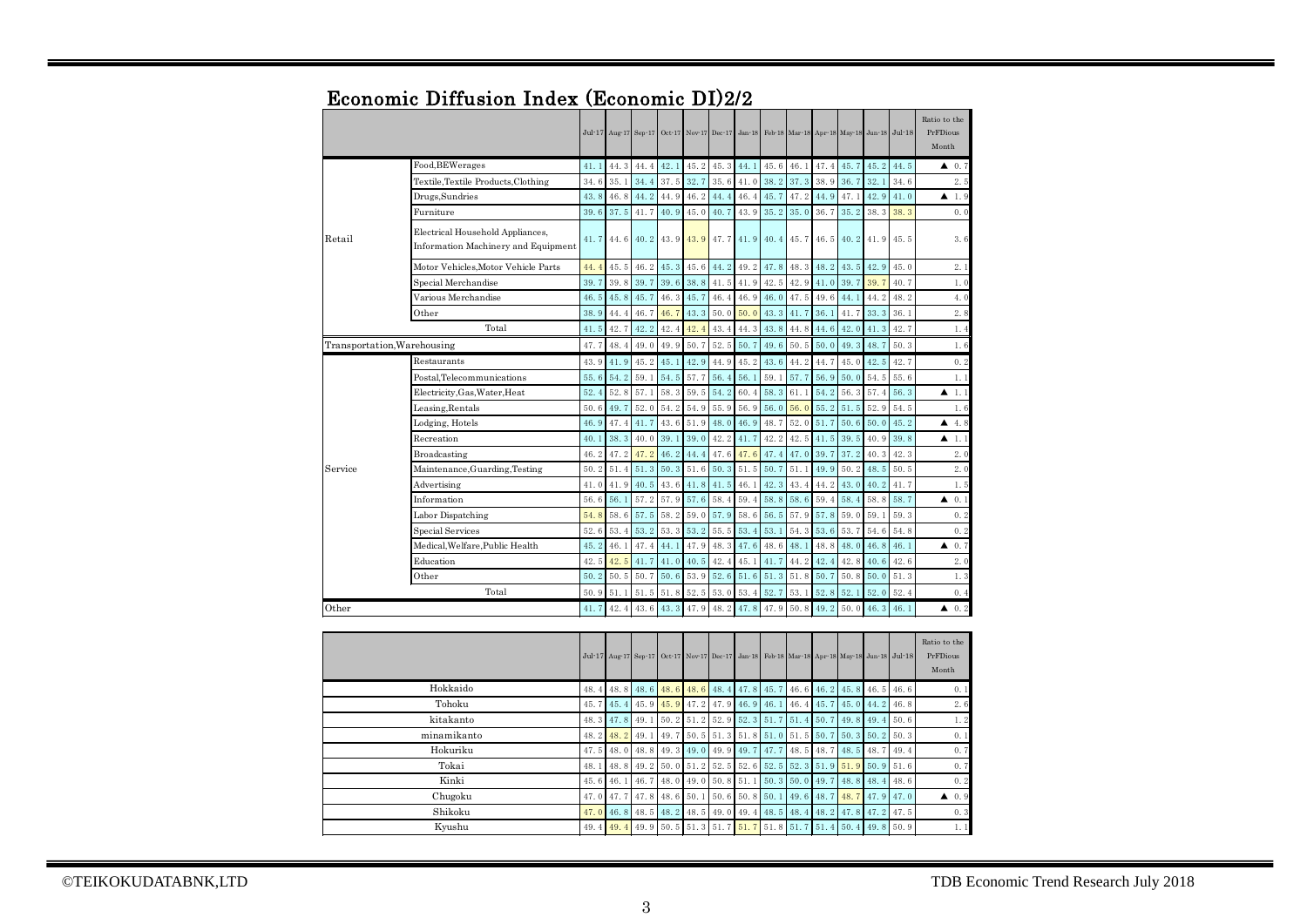# Appendix

## **1.Research Subjects(Companies Researched 23,112 ; Valid responses: 9,979 ; Response rate: 43.2 %)**

#### Appendix

1.Region

| --------    |       |         |       |
|-------------|-------|---------|-------|
| Hokkaido    | 514   | Tokai   | 112   |
| Tohoku      | 643   | Kinki   | 1,633 |
| kitaKanto   | 732   | Chugoku | 566   |
| minamikanto | 3,221 | Shikoku | 292   |
| Hokuriku    | 563   | Kyushu  | 703   |
|             |       | Total   | 9,979 |

#### 2.Industry (10 Industries 51 Lines of business)

| Agriculture, Forestry, Fisheries |                                                                      | 53    |                             | Food.Beverages          |
|----------------------------------|----------------------------------------------------------------------|-------|-----------------------------|-------------------------|
| Finance                          |                                                                      | 131   |                             | Textile, Textile Produ  |
| Construction                     |                                                                      | 1,434 |                             | Drugs, Sundries         |
| Real Estate                      |                                                                      | 302   | Retail                      | Furniture               |
|                                  | Food, Beverages, Livestock Feed                                      | 321   | 480                         | Electrical Household    |
|                                  | Textile, Textile Products, Clothing                                  | 107   |                             | Motor Vehicles, Moto    |
|                                  | Construction Materials, Furniture, Ceramics, Stone and Clay Products | 218   |                             | Special Merchandise     |
|                                  | Pulp, Paper and Paper Products                                       | 107   |                             | Various Merchandis      |
|                                  | Publishing, Printing                                                 | 174   |                             | Others                  |
| Manufacturing<br>3,223           | Chemical                                                             | 409   | Transportation, Warehousing |                         |
|                                  | Steel, Nonferrous Metals, Mining                                     | 496   |                             | Restaurants             |
|                                  | General Machinery                                                    | 433   |                             | Telecommunications      |
|                                  | Electrical Machinery                                                 | 325   |                             | Electricity, Gas, Wate  |
|                                  | Transportation Machinery, Equipment                                  | 99    |                             | Leasing, Rentals        |
|                                  | Precision Machinery, Medical Instruments and Equipment               | 75    |                             | Lodging, Hotels         |
|                                  | Others                                                               | 82    |                             | Recreation              |
|                                  | Food, Beverages                                                      | 340   | Service                     | Broadcasting            |
|                                  | Textile, Textile Products, Clothing                                  | 187   | 1,384                       | Maintenance.Guard       |
|                                  | Construction Materials, Furniture, Ceramics, Stone and Clay Products | 323   |                             | Advertising             |
| Wholesale                        | Paper Products, Stationery, Books                                    | 105   |                             | Information             |
| 3.959                            | Chemical                                                             | 267   |                             | Labor Dispatching       |
|                                  | Recycled Resources                                                   | 28    |                             | <b>Special Services</b> |
|                                  | Steel, Nonferrous Metals, Mining Products                            | 313   |                             | Medical, Welfare, Pub   |
|                                  | Machinery, Equipment                                                 | 897   |                             | Education               |
|                                  | Others                                                               | 322   |                             | Others                  |

| THUMBLICS OF EHICS OF DUSHICSS.                                      |       |                             |                                                                      |             |
|----------------------------------------------------------------------|-------|-----------------------------|----------------------------------------------------------------------|-------------|
| try, Fisheries                                                       | 53    |                             | Food, Beverages                                                      | 58          |
|                                                                      | 131   |                             | Textile, Textile Products, Clothing                                  | 26          |
|                                                                      | 1,434 |                             | Drugs, Sundries                                                      | $\sqrt{24}$ |
|                                                                      | 302   | Retail                      | Furniture                                                            | 10          |
| Food, Beverages, Livestock Feed                                      | 321   | 480                         | Electrical Household Appliances, Information Machinery and Equipment | 37          |
| Textile, Textile Products, Clothing                                  | 107   |                             | Motor Vehicles. Motor Vehicle Parts                                  | 63          |
| Construction Materials, Furniture, Ceramics, Stone and Clay Products | 218   |                             | Special Merchandise                                                  | 132         |
| Pulp, Paper and Paper Products                                       | 107   |                             | Various Merchandise                                                  | 47          |
| Publishing, Printing                                                 | 174   |                             | Others                                                               | 6           |
| Chemical                                                             | 409   | Transportation, Warehousing |                                                                      | 445         |
| Steel, Nonferrous Metals, Mining                                     | 496   |                             | Restaurants                                                          | 41          |
| General Machinery                                                    | 433   |                             | Telecommunications                                                   | 12          |
| Electrical Machinery                                                 | 325   |                             | Electricity, Gas, Water, Heat                                        | 8           |
| Transportation Machinery, Equipment                                  | 99    |                             | Leasing, Rentals                                                     | 116         |
| Precision Machinery, Medical Instruments and Equipment               | 75    |                             | Lodging, Hotels                                                      | $\bf 28$    |
| Others                                                               | 82    |                             | Recreation                                                           | 59          |
| Food, Beverages                                                      | 340   | Service                     | Broadcasting                                                         | 13          |
| Textile, Textile Products, Clothing                                  | 187   | 1,384                       | Maintenance, Guarding, Testing                                       | 153         |
| Construction Materials, Furniture, Ceramics, Stone and Clay Products | 323   |                             | Advertising                                                          | 100         |
| Paper Products, Stationery, Books                                    | 105   |                             | Information                                                          | 421         |
| Chemical                                                             | 267   |                             | Labor Dispatching                                                    | 59          |
| Recycled Resources                                                   | 28    |                             | <b>Special Services</b>                                              | 242         |
| Steel, Nonferrous Metals, Mining Products                            | 313   |                             | Medical, Welfare, Public Health                                      | 102         |
| Machinery, Equipment                                                 | 897   |                             | Education                                                            | 27          |
| Others                                                               | 322   |                             | Others                                                               | 159         |
|                                                                      |       | Others                      |                                                                      | 43          |
|                                                                      |       |                             | Total                                                                | 9,979       |

3.Size

| -------                     |       |        |
|-----------------------------|-------|--------|
| Large Firms                 | 2.039 | 20.4%  |
| Small to Medium-sized Firms | 7.940 | 79.6%  |
| micro Firms                 | 2.607 | 26.1%  |
| Total                       | 9.979 | 100.0% |